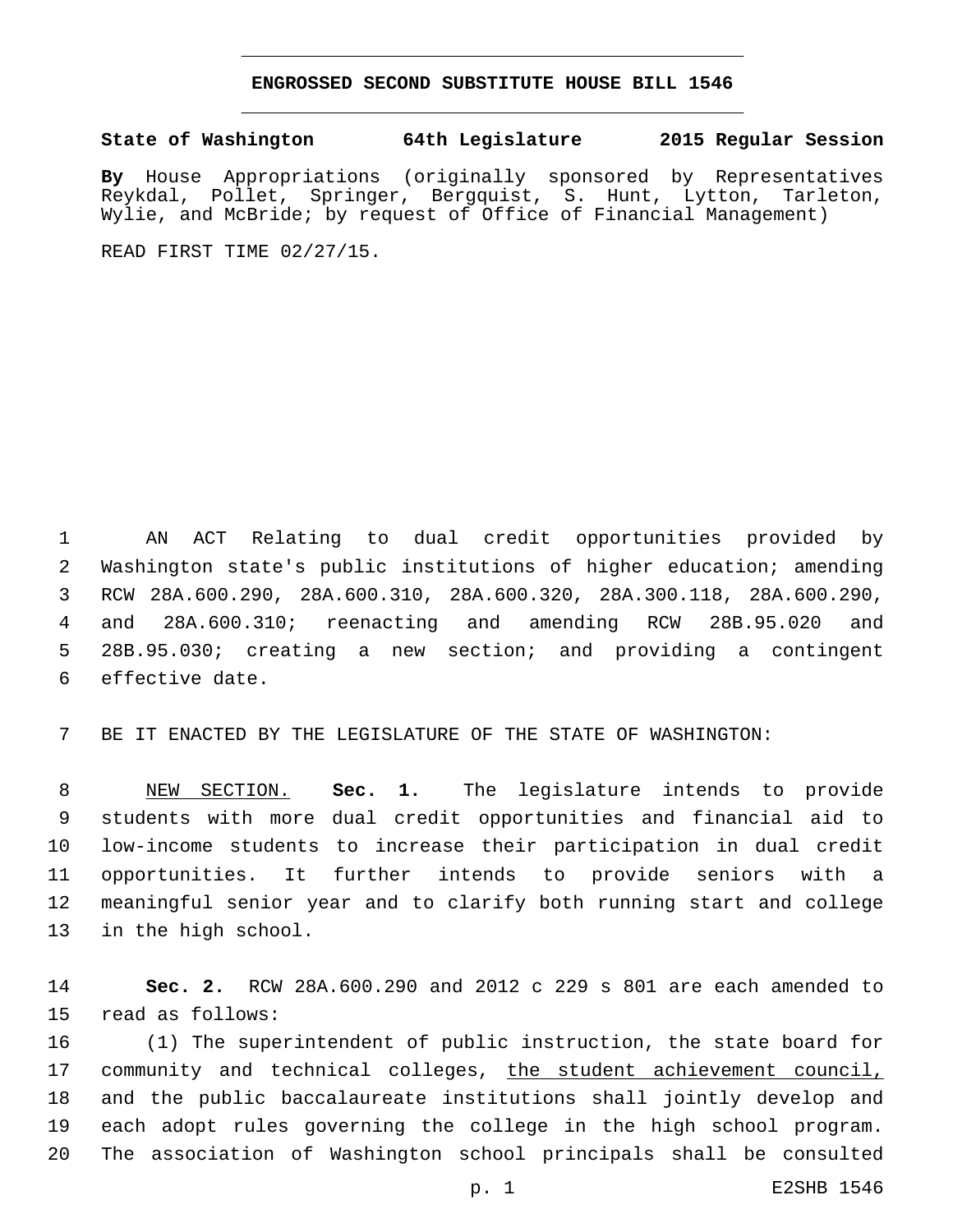1 during the rules development. ((The rules shall be written to encourage the maximum use of the program and may not narrow or limit the enrollment options.)) Rules for the program shall be updated by December 1, 2015. The update shall address course requirements so 5 that courses offered through the college in the high school program meet the standards for transferable college credit for the purposes of meeting general education requirements or degree requirements at institutions of higher education.

 (2) College in the high school programs shall each be governed by a local contract between the district and the institution of higher 11 education, in compliance with the ((guidelines)) rules adopted ((by 12 the superintendent of public instruction, the state board for community and technical colleges, and the public baccalaureate 14 institutions)) under subsection (1) of this section.

 (3) The college in the high school program must include the 16 provisions in this subsection.

 (a) The high school and institution of higher education together shall define the criteria for student eligibility. The institution of 19 higher education may charge tuition fees ((to participating)) per 20 enrolled student $((s))$  on a per credit basis as provided in subsection (5) of this section. If specific funding is provided in the omnibus appropriations act for per credit subsidies under subsection (5)(b) of this section, the maximum per credit fee charged to any enrolled student may not exceed the amount of the per credit subsidy.

 (b) School districts shall report no student for more than one full-time equivalent including college in the high school courses.

 (c) The funds received by the institution of higher education may not be deemed tuition or operating fees and may be retained by the 29 institution of higher education.

 (d) Enrollment information on persons registered under this section must be maintained by the institution of higher education separately from other enrollment information and may not be included in official enrollment reports, nor may such persons be considered in any enrollment statistics that would affect higher education 35 budgetary determinations.

 (e) A school district must grant high school credit to a student enrolled in a program course if the student successfully completes 38 the course. ((If no comparable course is offered by the school district, the school district superintendent shall determine how many 40 credits to award for the course.)) The determination of the number of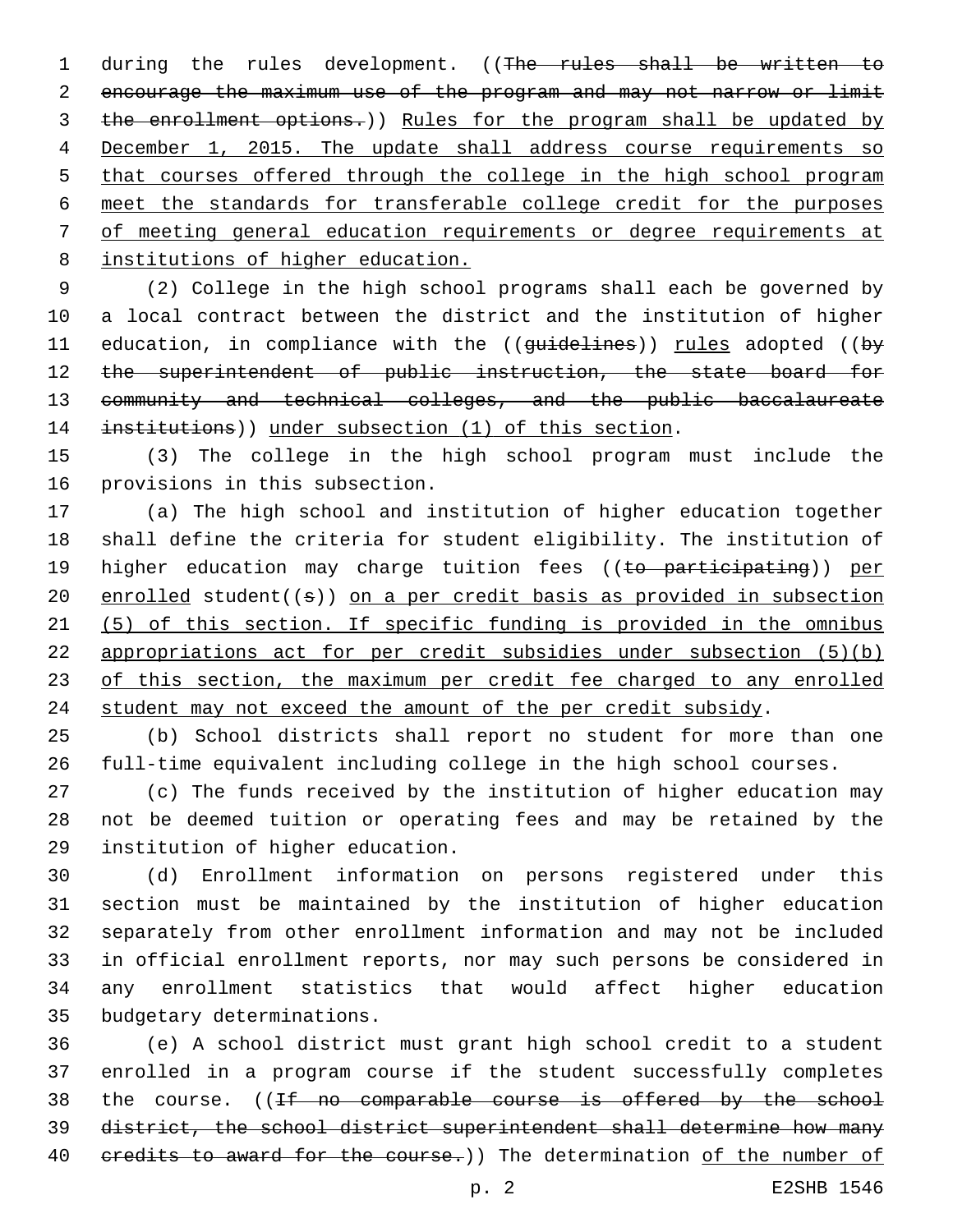1 high school credits shall be made in writing before the student enrolls in the course. The credits shall be applied toward graduation requirements and subject area requirements. Evidence of successful completion of each program course shall be included in the student's 5 secondary school records and transcript.

 (f) ((An)) The participating institution of higher education must grant college credit to a student enrolled in a program course if the student successfully completes the course. The college credit shall 9 be applied toward general education requirements or ((major)) degree 10 requirements. ((If no comparable course is offered by the college, the institution of higher education at which the teacher of the program course is employed shall determine how many credits to award for the course and whether the course fulfills general education or 14 major requirements.)) Evidence of successful completion of each program course must be included in the student's college transcript.

16 (g) Tenth, eleventh, and twelfth grade students or students who have not yet received a high school diploma or its equivalent and are 18 eligible to be in the tenth, eleventh, or twelfth grades may participate in the college in the high school program.

 (h) Participating school districts must provide general information about the college in the high school program to all 22 students in grades ((ten, eleven, and)) eight through twelve and to 23 the parents and quardians of those students.

 (i) Full-time and part-time faculty at institutions of higher education, including adjunct faculty, are eligible to teach program 26 courses.

 (4) The definitions in this subsection apply throughout this 28 section.

 (a) "Institution of higher education" has the meaning in RCW 28B.10.016 and also includes a public tribal college located in Washington and accredited by the Northwest commission on colleges and universities or another accrediting association recognized by the 33 United States department of education.

 (b) "Program course" means a college course offered in a high school under the college in the high school program by an institution of higher education. To be considered a "program course" a comparable course must be offered for college credit to matriculated students at the institution and the course must satisfy a general education 39 requirement or degree requirement.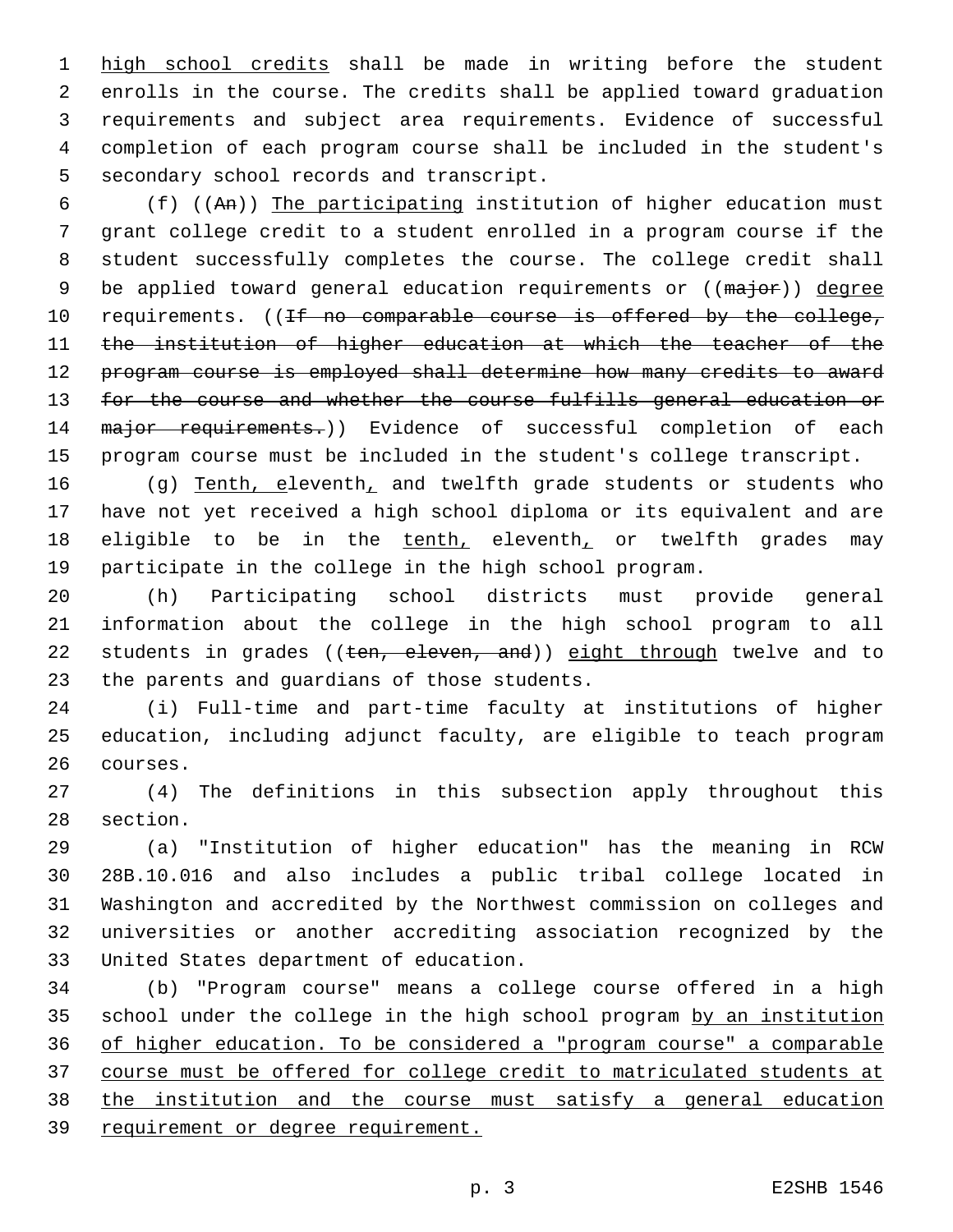- (c) "Eligible students," for purposes of a per credit subsidy, are those students who are enrolled by the first day of the program course and who have been deemed eligible for free or reduced-price lunch at least once in the last five years.
- (5)(a) A district or a student may pay the tuition fees charged under subsection (3) of this section.

 (b)(i) Subject to appropriation, a per credit subsidy shall be provided for eligible students in participating districts. The per credit subsidy must be a minimum of sixty-five dollars per quarter 10 credit in the 2015-16 school year, after which the per credit subsidy must be adjusted annually for inflation. The maximum annual number of subsidized credits shall be specified in the omnibus appropriations 13 act, which must not exceed ten credits.

14 (ii) Districts wishing to participate in the subsidy program must annually apply to the office of the superintendent of public 16 instruction by July 1st of each year and report the preliminary estimate of eligible students to receive the subsidy and the total number of projected credit hours.

 (iii) The office of the superintendent of public instruction shall notify districts by September 1st of each school year if the district's students will receive the subsidy. If more districts apply than funding is available, the office of the superintendent of public instruction shall prioritize the district applications. The superintendent shall develop factors to determine priority including, but not limited to, the number dual credit opportunities available for low-income students in the districts.

 (iv) Districts shall remit any subsidies on behalf of the students to the participating institution of higher education and those students shall not be required to pay for the subsidized credits.

 (c) Districts are encouraged to pay the costs for students not 32 eligible for the per credit subsidy.

 (d) Students may pay college in the high school fees with advanced college tuition payment program tuition units at a rate set by the advanced college tuition payment program governing body under chapter 28B.95 RCW.

 **Sec. 3.** RCW 28A.600.310 and 2012 c 229 s 702 are each amended to read as follows:38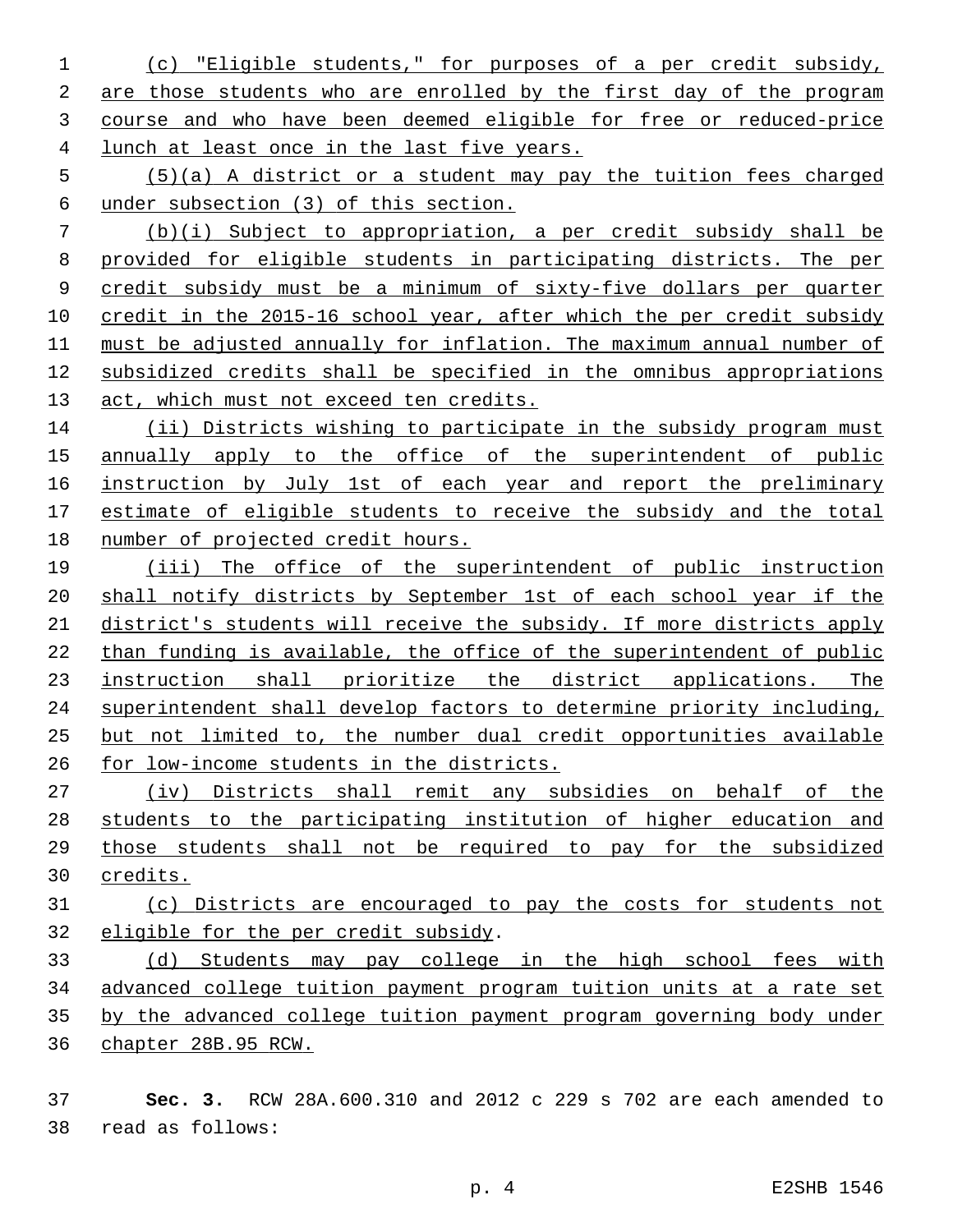(1)(a) Eleventh and twelfth grade students or students who have not yet received the credits required for the award of a high school diploma and are eligible to be in the eleventh or twelfth grades may apply to a participating institution of higher education to enroll in courses or programs offered by the institution of higher education. A student receiving home-based instruction enrolling in a public high school for the sole purpose of participating in courses or programs offered by institutions of higher education shall not be counted by the school district in any required state or federal accountability reporting if the student's parents or guardians filed a declaration of intent to provide home-based instruction and the student received home-based instruction during the school year before the school year in which the student intends to participate in courses or programs offered by the institution of higher education. Students receiving home-based instruction under chapter 28A.200 RCW and students attending private schools approved under chapter 28A.195 RCW shall not be required to meet the student learning goals, obtain a certificate of academic achievement or a certificate of individual achievement to graduate from high school, or to master the essential academic learning requirements. However, students are eligible to enroll in courses or programs in participating universities only if the board of directors of the student's school district has decided to participate in the program. Participating institutions of higher education, in consultation with school districts, may establish admission standards for these students. If the institution of higher education accepts a secondary school pupil for enrollment under this section, the institution of higher education shall send written notice to the pupil and the pupil's school district within ten days of acceptance. The notice shall indicate the course and hours of 30 enrollment for that pupil.

 (b) Beginning September 1, 2015, all course sections and programs offered through running start must be open for registration to matriculated students at the participating institution of higher education and may not be offered at high schools consisting solely of high school students.

 (2)(a) In lieu of tuition and fees, as defined in RCW 28B.15.020 37 and 28B.15.041:

 (i) Running start students shall pay to the community or technical college all other mandatory fees as established by each community or technical college and, in addition, the state board for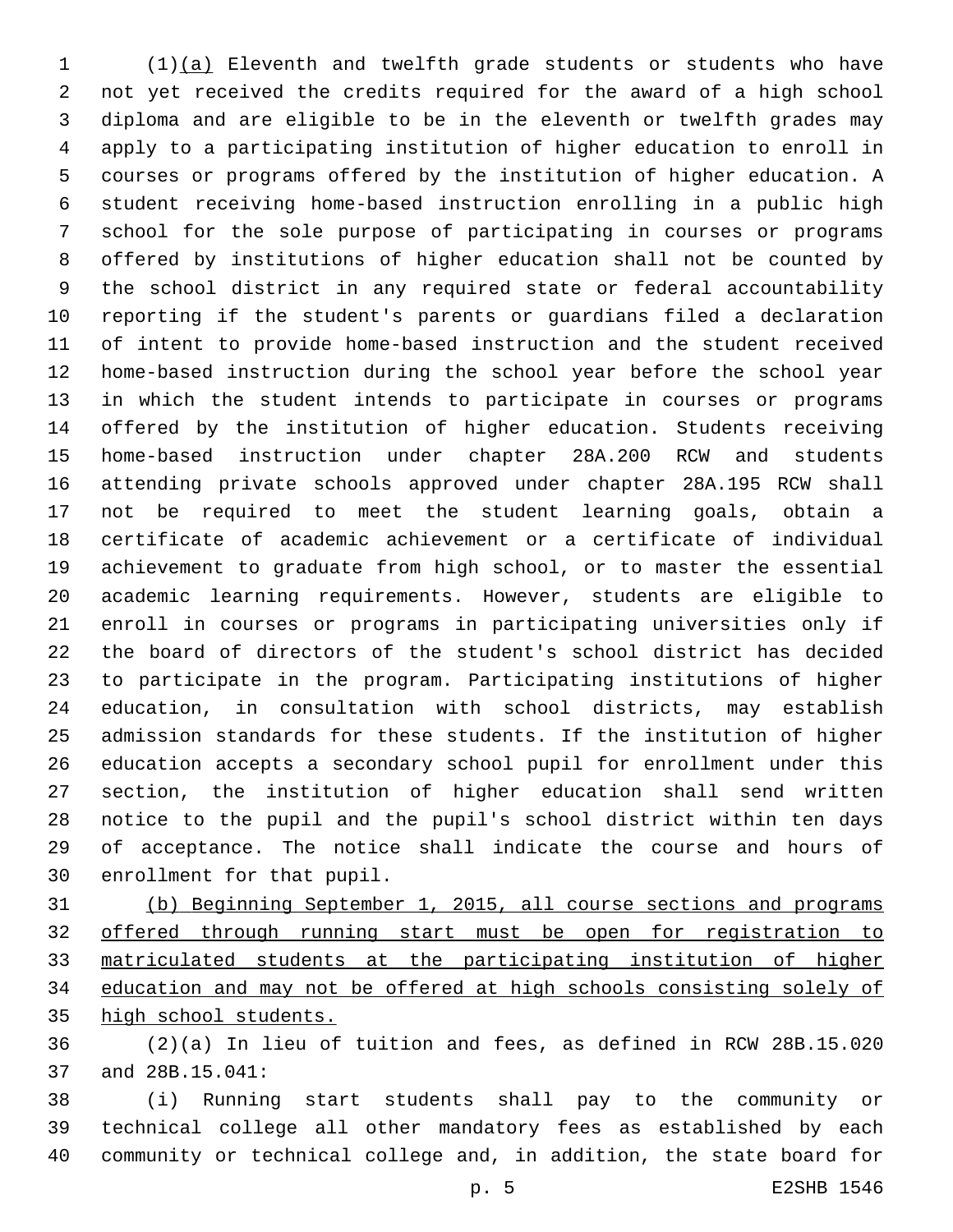community and technical colleges may authorize a fee of up to ten percent of tuition and fees as defined in RCW 28B.15.020 and 3 28B.15.041; and

 (ii) All other institutions of higher education operating a running start program may charge running start students a fee of up to ten percent of tuition and fees as defined in RCW 28B.15.020 and 7 28B.15.041 in addition to technology fees.

 (b) The fees charged under this subsection (2) shall be prorated 9 based on credit load.

 (c) Students may pay fees under this subsection with advanced college tuition payment program tuition units at a rate set by the advanced college tuition payment program governing body under chapter 28B.95 RCW.

 (3)(a) The institutions of higher education must make available fee waivers for low-income running start students. Each institution must establish a written policy for the determination of low-income students before offering the fee waiver. A student shall be considered low income and eligible for a fee waiver upon proof that the student is currently qualified to receive free or reduced-price 20 lunch. Acceptable documentation of low-income status ((may also)) 21 includes, but is not limited to, documentation that a student has been deemed eligible for free or reduced-price lunches at least once in the last five years, or other criteria established in the 24 institution's policy.

 (b) Institutions of higher education, in collaboration with relevant student associations, shall aim to have students who can benefit from fee waivers take advantage of these waivers. Institutions shall make every effort to communicate to students and their families the benefits of the waivers and provide assistance to students and their families on how to apply. Information about waivers shall, to the greatest extent possible, be incorporated into financial aid counseling, admission information, and individual billing statements. Institutions also shall, to the greatest extent possible, use all means of communication, including but not limited to web sites, online catalogues, admission and registration forms, mass email messaging, social media, and outside marketing to ensure that information about waivers is visible, compelling, and reaches the maximum number of students and families that can benefit.

 (4) The pupil's school district shall transmit to the institution of higher education an amount per each full-time equivalent college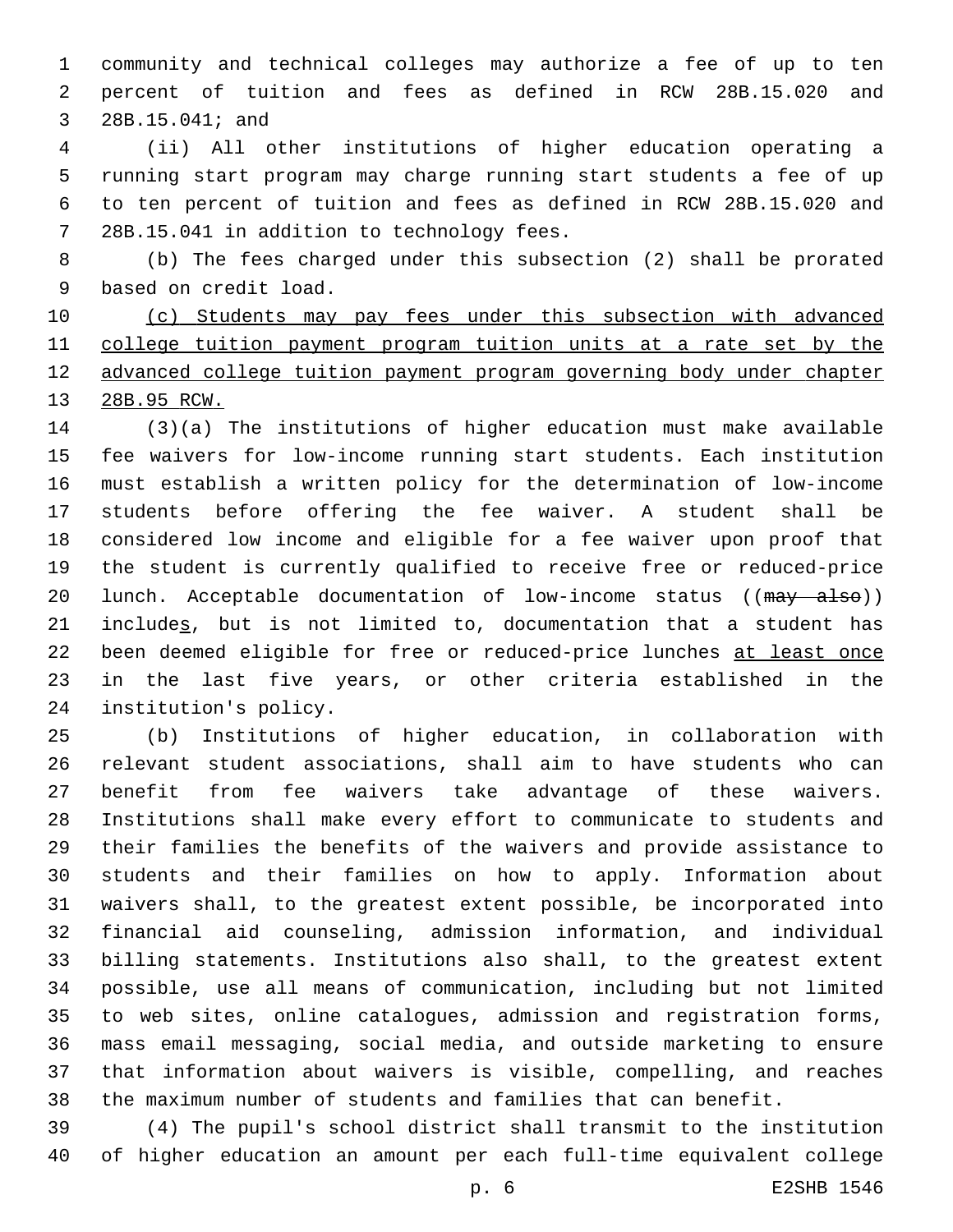student at statewide uniform rates for vocational and nonvocational students. The superintendent of public instruction shall separately calculate and allocate moneys appropriated for basic education under RCW 28A.150.260 to school districts for purposes of making such payments and for granting school districts seven percent thereof to offset program related costs. The calculations and allocations shall be based upon the estimated statewide annual average per full-time equivalent high school student allocations under RCW 28A.150.260, excluding small high school enhancements, and applicable rules adopted under chapter 34.05 RCW. The superintendent of public instruction, participating institutions of higher education, and the state board for community and technical colleges shall consult on the calculation and distribution of the funds. The funds received by the institution of higher education from the school district shall not be deemed tuition or operating fees and may be retained by the institution of higher education. A student enrolled under this subsection shall be counted for the purpose of meeting enrollment targets in accordance with terms and conditions specified in the 19 omnibus appropriations act.

20 (((5) The state board for community and technical colleges, in collaboration with the other institutions of higher education that 22 participate in the running start program and the office of the 23 superintendent of public instruction, shall identify, assess, and report on alternatives for providing ongoing and adequate financial 25 support for the program. Such alternatives shall include but are not limited to student tuition, increased support from local school districts, and reallocation of existing state financial support among the community and technical college system to account for differential running start enrollment levels and impacts. The state board for community and technical colleges shall report the assessment of alternatives to the governor and to the appropriate fiscal and policy committees of the legislature by September 1,  $33 \quad 2010.)$ 

 **Sec. 4.** RCW 28B.95.020 and 2012 c 229 s 606 are each reenacted 35 and amended to read as follows:

 The definitions in this section apply throughout this chapter, 37 unless the context clearly requires otherwise.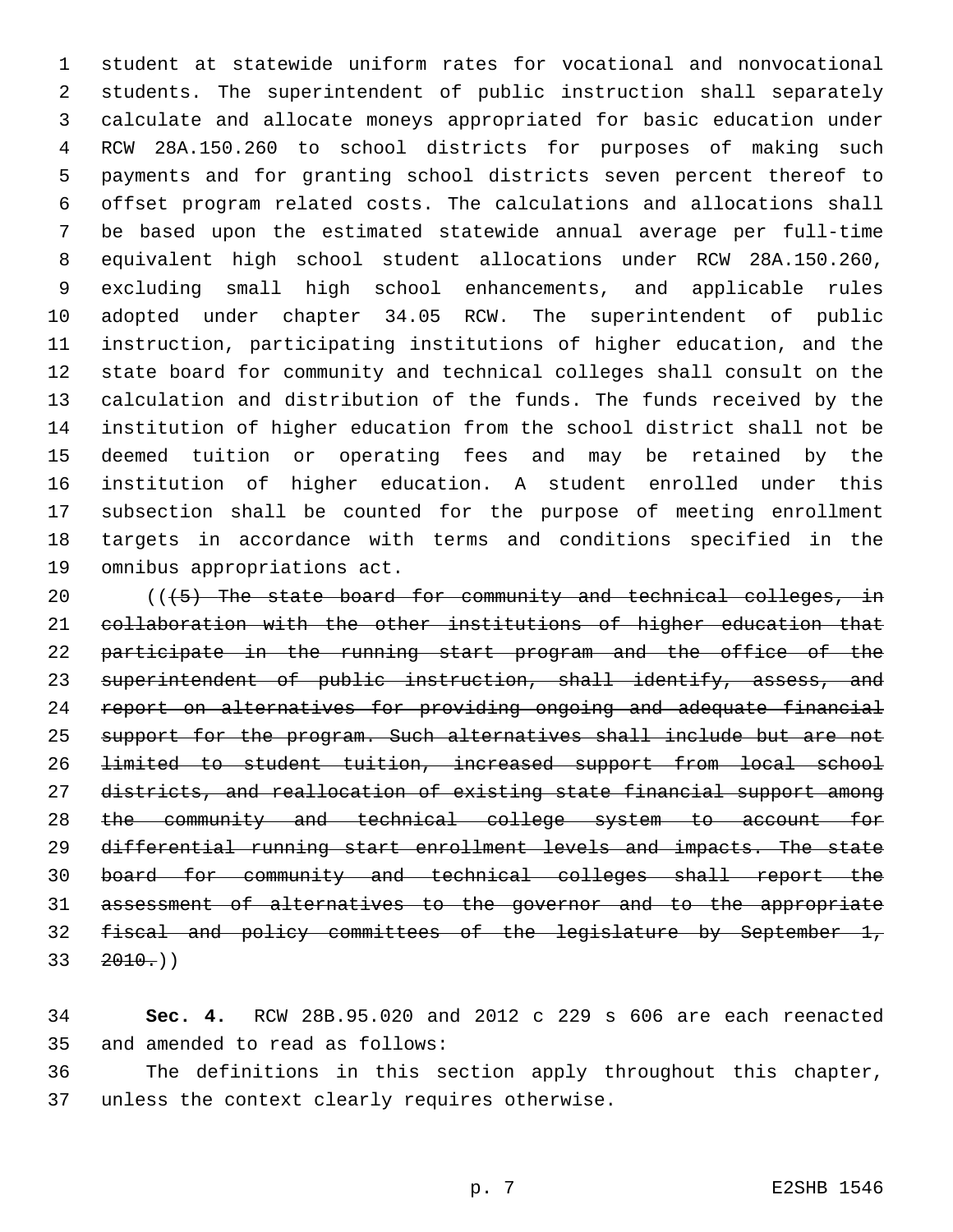(1) "Academic year" means the regular nine-month, three-quarter, or two-semester period annually occurring between August 1st and July 3 31st.

 (2) "Account" means the Washington advanced college tuition payment program account established for the deposit of all money received by the office from eligible purchasers and interest earnings on investments of funds in the account, as well as for all expenditures on behalf of eligible beneficiaries for the redemption of tuition units and for the development of any authorized college 10 savings program pursuant to RCW 28B.95.150.

 (3) "Committee on advanced tuition payment" or "committee" means a committee of the following members: The state treasurer, the director of the office of financial management, the director of the office, or their designees, and two members to be appointed by the governor, one representing program participants and one private business representative with marketing, public relations, or 17 financial expertise.

 (4) "Contractual obligation" means a legally binding contract of the state with the purchaser and the beneficiary establishing that purchases of tuition units will be worth the same number of tuition units at the time of redemption as they were worth at the time of the 22 purchase.

 (5) "Dual credit fees" means any fees charged to a student for participation in college in the high school under RCW 28A.600.290, or running start under RCW 28A.600.310.

 (6) "Eligible beneficiary" means the person for whom the tuition unit will be redeemed for attendance at an institution of higher education, participation in college in the high school under RCW 28A.600.290, or participation in running start, under RCW 28A.600.310. The beneficiary is that person named by the purchaser at the time that a tuition unit contract is accepted by the governing body. Qualified organizations, as allowed under section 529 of the federal internal revenue code, purchasing tuition unit contracts as future scholarships need not designate a beneficiary at the time of 35 purchase.

  $((+6)$ )  $(7)$  "Eligible purchaser" means an individual or organization that has entered into a tuition unit contract with the governing body for the purchase of tuition units for an eligible beneficiary. The state of Washington may be an eligible purchaser for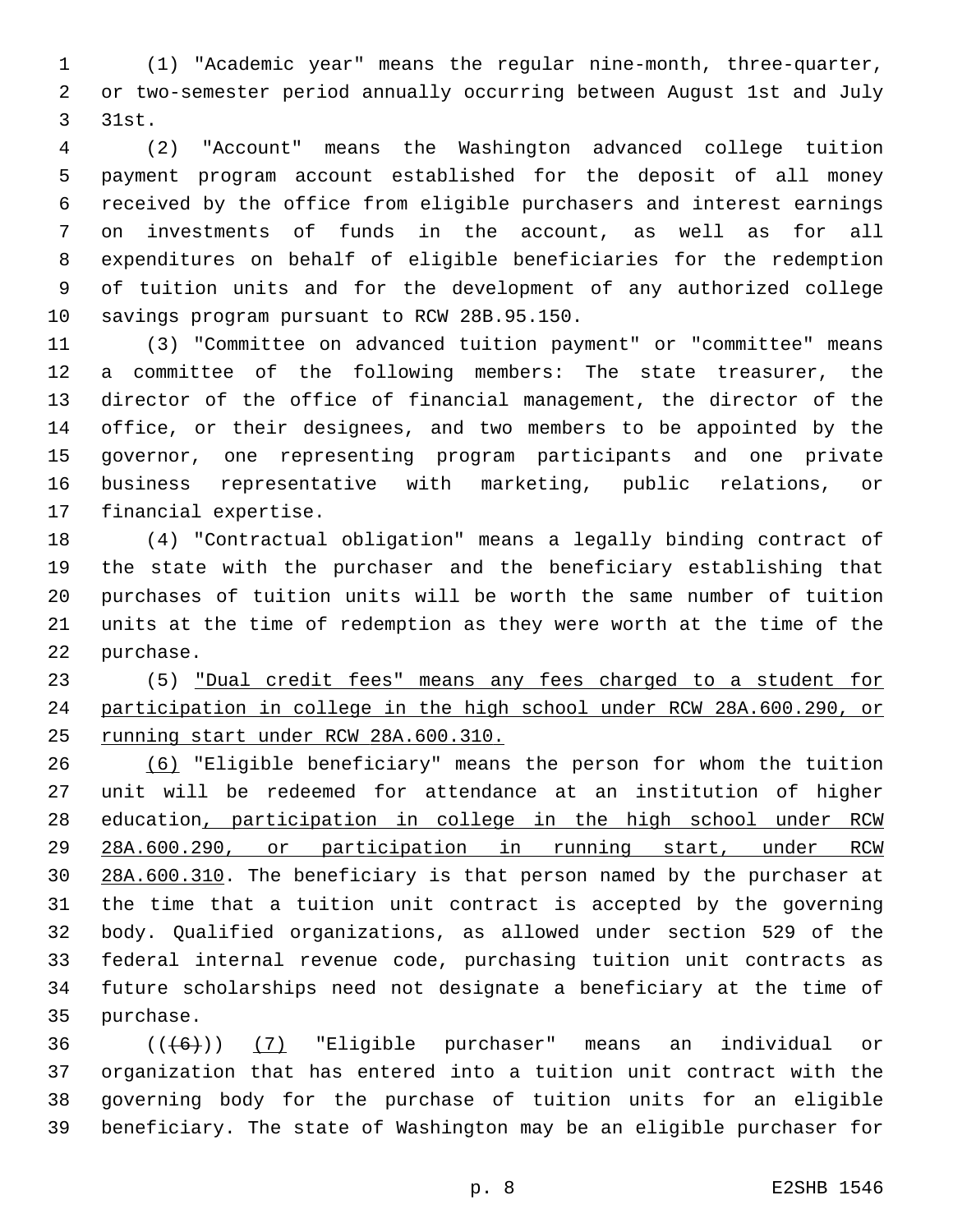purposes of purchasing tuition units to be held for granting 2 Washington college bound scholarships.

3  $((+7))$   $(8)$  "Full-time tuition charges" means resident tuition charges at a state institution of higher education for enrollments between ten credits and eighteen credit hours per academic term.

6  $((+8))$  (9) "Governing body" means the committee empowered by the legislature to administer the Washington advanced college tuition 8 payment program.

 $((+9))$  (10) "Institution of higher education" means an institution that offers education beyond the secondary level and is recognized by the internal revenue service under chapter 529 of the 12 internal revenue code.

13 (( $(10)$ )) (11) "Investment board" means the state investment board 14 as defined in chapter 43.33A RCW.

15  $((+11))$  (12) "Office" means the office of student financial 16 assistance as defined in chapter 28B.76 RCW.

17 (( $(12)$ )) (13) "State institution of higher education" means institutions of higher education as defined in RCW 28B.10.016.

 $((+13))$   $(14)$  "Tuition and fees" means undergraduate tuition and services and activities fees as defined in RCW 28B.15.020 and 28B.15.041 rounded to the nearest whole dollar. For purposes of this chapter, services and activities fees do not include fees charged for the payment of bonds heretofore or hereafter issued for, or other indebtedness incurred to pay, all or part of the cost of acquiring, constructing, or installing any lands, buildings, or facilities.

 (( $(144)$ )) (15) "Tuition unit contract" means a contract between an eligible purchaser and the governing body, or a successor agency appointed for administration of this chapter, for the purchase of tuition units for a specified beneficiary that may be redeemed at a 30 later date for an equal number of tuition units.

31 (( $(15)$ )) (16) "Unit purchase price" means the minimum cost to purchase one tuition unit for an eligible beneficiary. Generally, the minimum purchase price is one percent of the undergraduate tuition and fees for the current year, rounded to the nearest whole dollar, adjusted for the costs of administration and adjusted to ensure the actuarial soundness of the account. The analysis for price setting shall also include, but not be limited to consideration of past and projected patterns of tuition increases, program liability, past and projected investment returns, and the need for a prudent 40 stabilization reserve.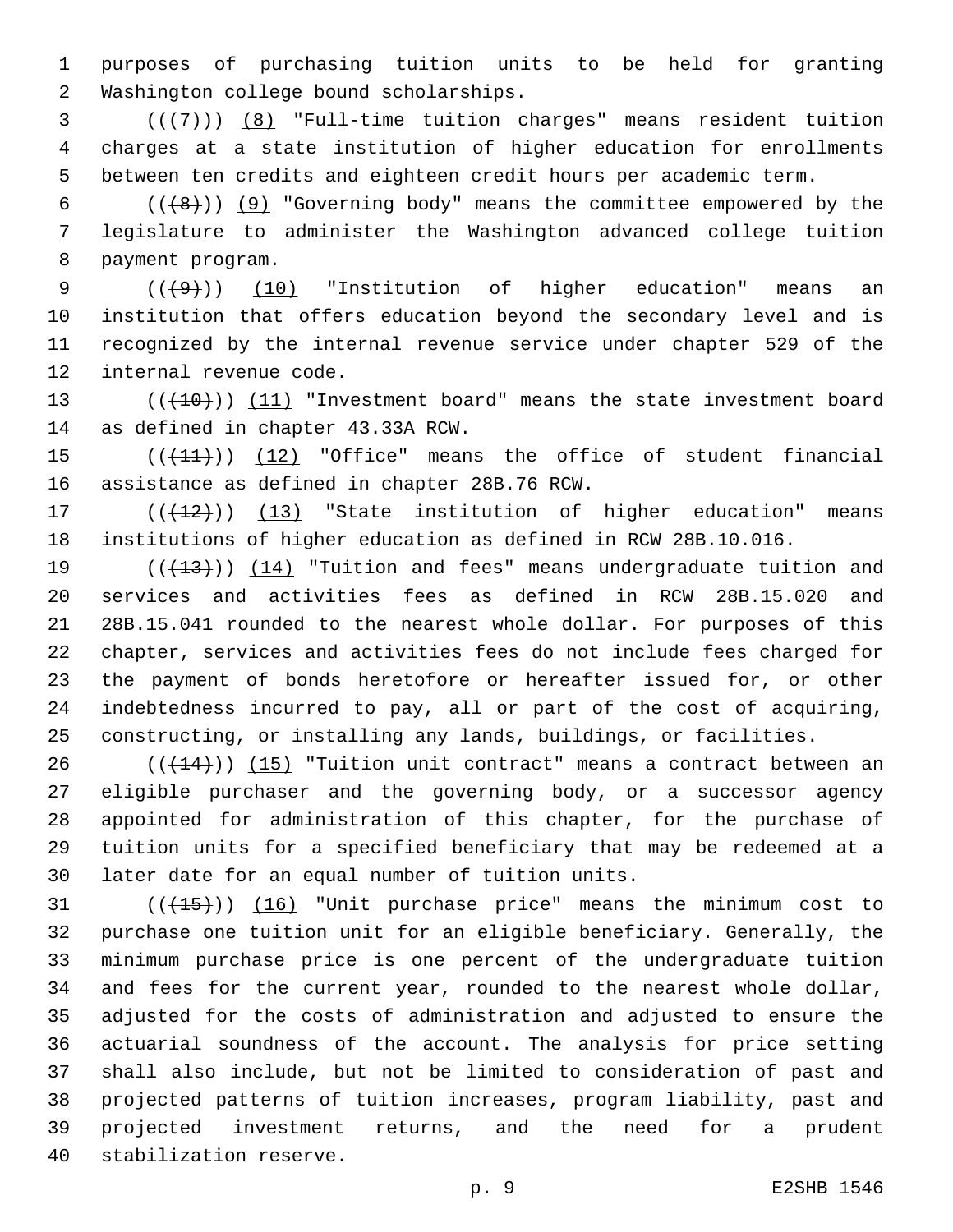**Sec. 5.** RCW 28B.95.030 and 2011 1st sp.s. c 12 s 2 and 2011 1st sp.s. c 11 s 170 are each reenacted and amended to read as follows:

 (1) The Washington advanced college tuition payment program shall be administered by the committee on advanced tuition payment which shall be chaired by the director of the office. The committee shall 6 be supported by staff of the office.

 (2)(a) The Washington advanced college tuition payment program shall consist of the sale of tuition units, which may be redeemed by the beneficiary at a future date for an equal number of tuition units regardless of any increase in the price of tuition, that may have 11 occurred in the interval.

 (b) Each purchase shall be worth a specific number of or fraction of tuition units at each state institution of higher education as 14 determined by the governing body.

 (c) The number of tuition units necessary to pay for a full year's, full-time undergraduate tuition and fee charges at a state institution of higher education shall be set by the governing body at the time a purchaser enters into a tuition unit contract.

 (d) The governing body may limit the number of tuition units purchased by any one purchaser or on behalf of any one beneficiary, however, no limit may be imposed that is less than that necessary to achieve four years of full-time, undergraduate tuition charges at a state institution of higher education. The governing body also may, at its discretion, limit the number of participants, if needed, to ensure the actuarial soundness and integrity of the program.

 (e) While the Washington advanced college tuition payment program is designed to help all citizens of the state of Washington, the governing body may determine residency requirements for eligible purchasers and eligible beneficiaries to ensure the actuarial 30 soundness and integrity of the program.

 (3)(a) No tuition unit may be redeemed until two years after the 32 purchase of the unit.

 (b) Units may be redeemed for enrollment at any institution of higher education that is recognized by the internal revenue service 35 under chapter 529 of the internal revenue code. Units may also be redeemed to pay for dual credit fees.

 (( $\left(\frac{1}{2}+\right)$ ) (c) Units redeemed at a nonstate institution of higher education or for graduate enrollment shall be redeemed at the rate for state public institutions in effect at the time of redemption.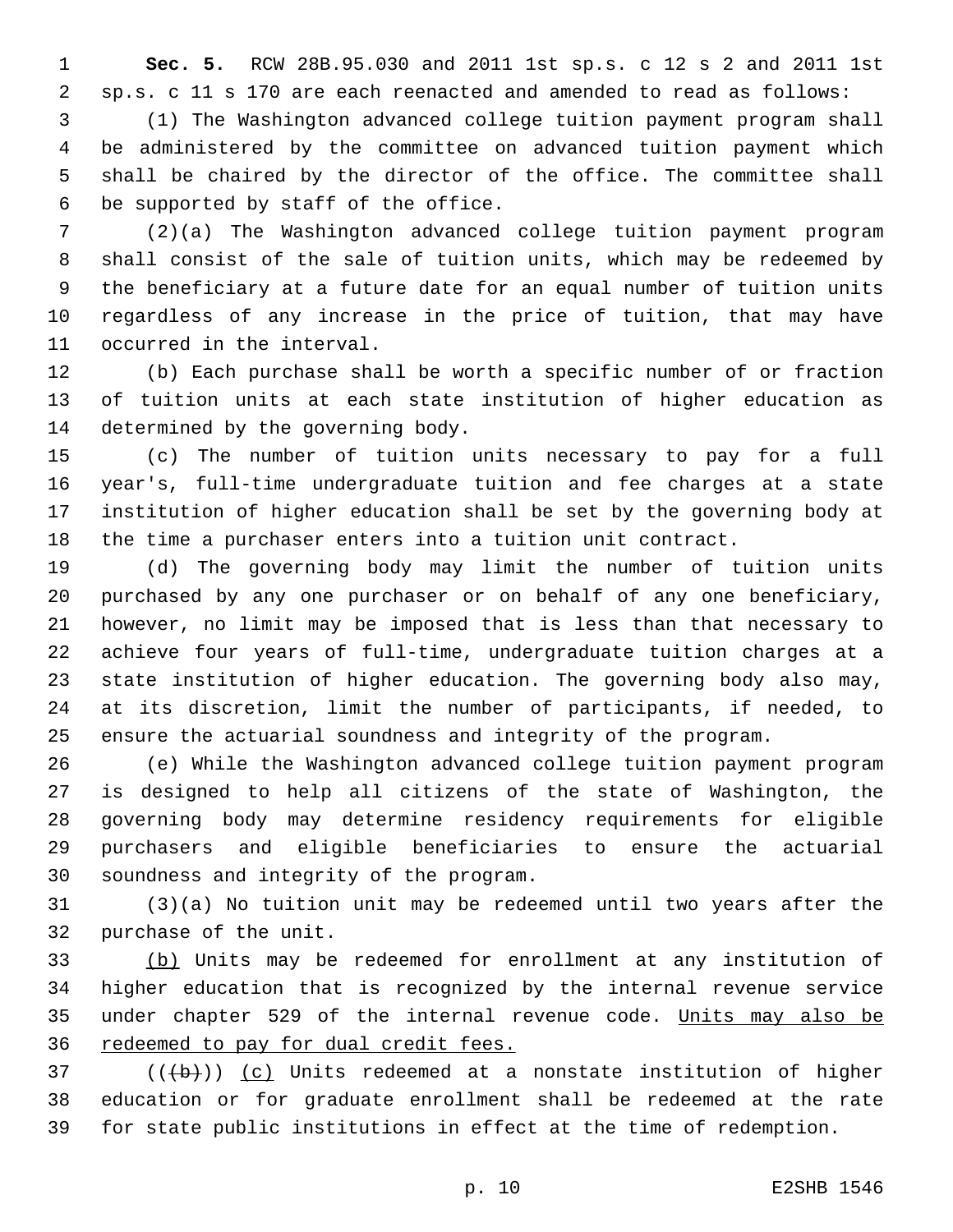(4) The governing body shall determine the conditions under which the tuition benefit may be transferred to another family member. In permitting such transfers, the governing body may not allow the tuition benefit to be bought, sold, bartered, or otherwise exchanged for goods and services by either the beneficiary or the purchaser.

 (5) The governing body shall administer the Washington advanced college tuition payment program in a manner reasonably designed to be actuarially sound, such that the assets of the trust will be sufficient to defray the obligations of the trust including the costs of administration. The governing body may, at its discretion, discount the minimum purchase price for certain kinds of purchases such as those from families with young children, as long as the actuarial soundness of the account is not jeopardized.

 (6) The governing body shall annually determine current value of 15 a tuition unit.

 (7) The governing body shall promote, advertise, and publicize the Washington advanced college tuition payment program.

 (8) In addition to any other powers conferred by this chapter, 19 the governing body may:

 (a) Impose reasonable limits on the number of tuition units or 21 units that may be used in any one year;

 (b) Determine and set any time limits, if necessary, for the use 23 of benefits under this chapter;

 (c) Impose and collect administrative fees and charges in connection with any transaction under this chapter;

 (d) Appoint and use advisory committees and the state actuary as 27 needed to provide program direction and guidance;

 (e) Formulate and adopt all other policies and rules necessary 29 for the efficient administration of the program;

 (f) Consider the addition of an advanced payment program for room and board contracts and also consider a college savings program;

 (g) Purchase insurance from insurers licensed to do business in the state, to provide for coverage against any loss in connection with the account's property, assets, or activities or to further 35 insure the value of the tuition units;

 (h) Make, execute, and deliver contracts, conveyances, and other instruments necessary to the exercise and discharge of its powers and 38 duties under this chapter;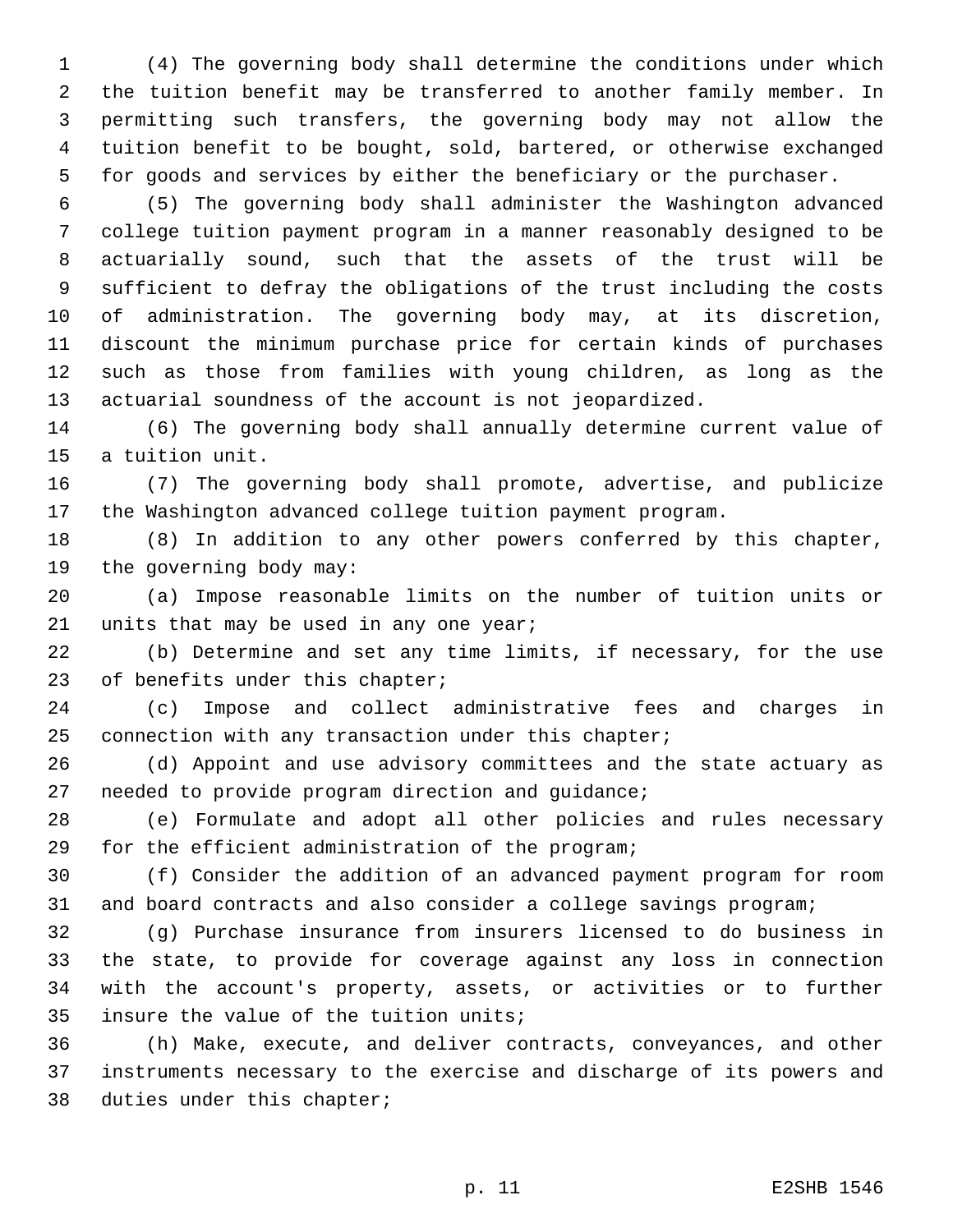(i) Contract for the provision for all or part of the services necessary for the management and operation of the program with other state or nonstate entities authorized to do business in the state;

 (j) Contract for other services or for goods needed by the governing body in the conduct of its business under this chapter;

 (k) Contract with financial consultants, actuaries, auditors, and other consultants as necessary to carry out its responsibilities 8 under this chapter;

 (l) Solicit and accept cash donations and grants from any person, governmental agency, private business, or organization; and

 (m) Perform all acts necessary and proper to carry out the duties and responsibilities of this program under this chapter.

 **Sec. 6.** RCW 28A.600.320 and 2009 c 524 s 4 are each amended to 14 read as follows:

 A school district shall provide general information about the 16 program to all pupils in grades ((ten, eleven, and)) eight through twelve and the parents and guardians of those pupils, including information about the opportunity to enroll in the program through online courses available at community and technical colleges and other state institutions of higher education and including the college high school diploma options under RCW 28B.50.535. To assist the district in planning, a pupil shall inform the district of the pupil's intent to enroll in courses at an institution of higher education for credit. Students are responsible for applying for 25 admission to the institution of higher education.

 **Sec. 7.** RCW 28A.300.118 and 2000 c 126 s 1 are each amended to 27 read as follows:

 (1) Beginning with the 2000-01 school year, the superintendent of public instruction shall notify senior high schools and any other 30 public school that includes eighth or ninth grades of the names and contact information of public and private entities offering programs leading to college credit, including information about online advanced placement classes, if the superintendent has knowledge of such entities and if the cost of reporting these entities is minimal.

 (2) Beginning with the 2000-01 school year, each senior high school and any other public school that includes ninth grade shall publish annually and deliver to each parent with children enrolled in ninth through twelfth grades, information concerning the entrance

p. 12 E2SHB 1546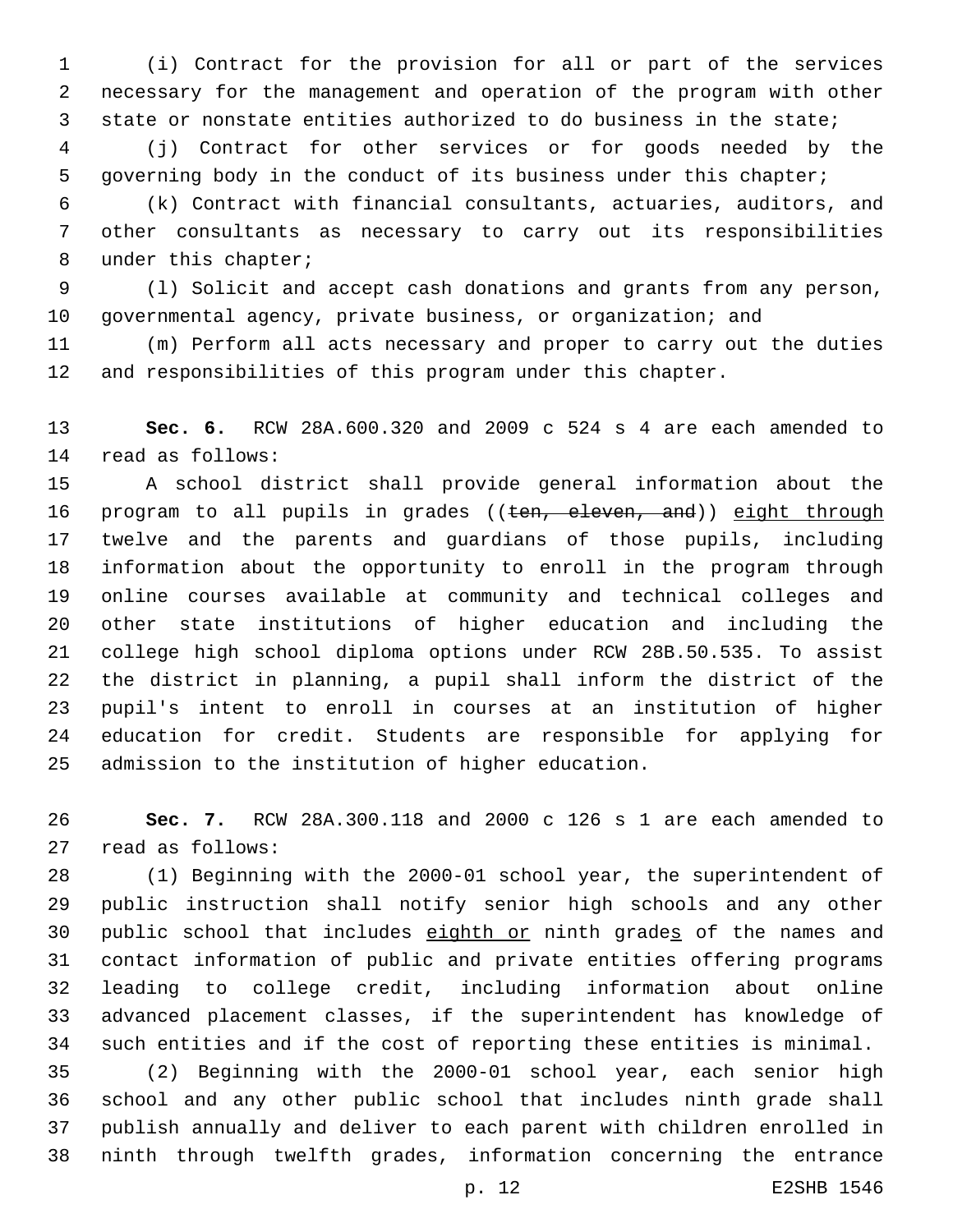requirements and the availability of programs in the local area that lead to college credit, including classes such as advanced placement, running start, tech-prep, skill centers, college in the high school, and international baccalaureate programs. The information may be included with other information the school regularly mails to parents. In addition, each senior high school and any other public school that includes ninth grade shall enclose information of the names and contact information of other public or private entities offering such programs, including online advanced placement programs, to its ninth through twelfth grade students if the school has 11 knowledge of such entities.

 (3) Beginning with the 2015-16 school year, each middle school 13 and any other public school that includes eighth grade shall publish annually and deliver to each parent with children enrolled in eighth through twelfth grades, information concerning the entrance 16 requirements and the availability of programs in the local area that lead to college credit as required in subsection (2) of this section.

 NEW SECTION. **Sec. 8.** If specific funding for the purposes of section 2 of this act, referencing section 2 of this act by bill or chapter number and section number, is not provided by June 30, 2015, in the omnibus appropriations act, sections 1, 2, and 3 of this act are null and void.

 **Sec. 9.** RCW 28A.600.290 and 2012 c 229 s 801 are each amended to read as follows:24

 (1) The superintendent of public instruction, the state board for community and technical colleges, the student achievement council, and the public baccalaureate institutions shall jointly develop and each adopt rules governing the college in the high school program. The association of Washington school principals shall be consulted 30 during the rules development. ((The rules shall be written to encourage the maximum use of the program and may not narrow or limit the enrollment options.)) Rules for the program shall be updated by December 1, 2015. The update shall address course requirements so that courses offered through the college in the high school program meet the standards for transferable college credit for the purposes of meeting general education requirements or degree requirements at institutions of higher education.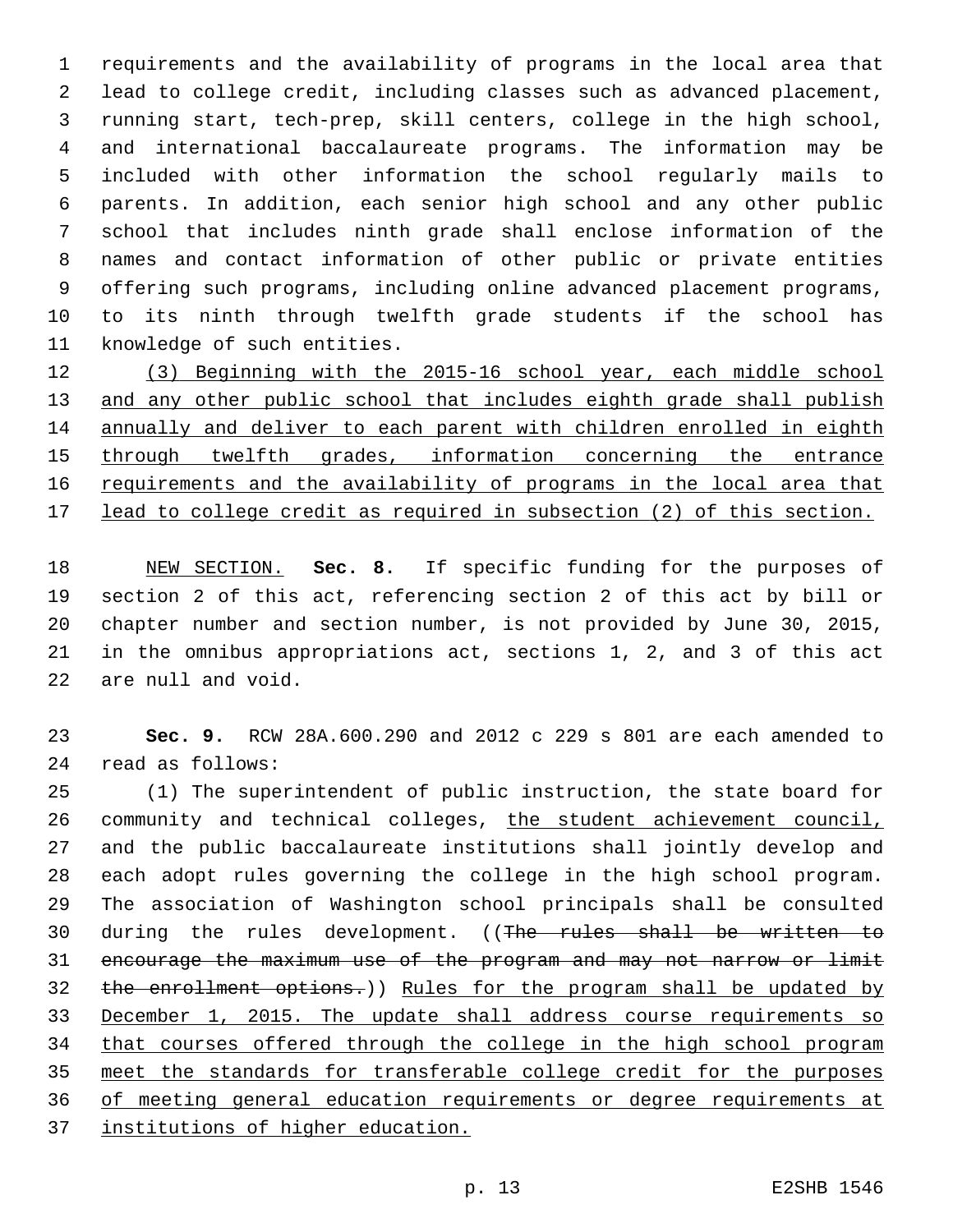(2) College in the high school programs shall each be governed by a local contract between the district and the institution of higher 3 education, in compliance with the ((guidelines)) rules adopted ((by the superintendent of public instruction, the state board for community and technical colleges, and the public baccalaureate institutions)) under subsection (1) of this section.

 (3) The college in the high school program must include the 8 provisions in this subsection.

 (a) The high school and institution of higher education together shall define the criteria for student eligibility. The institution of higher education may charge tuition fees to participating students.

 (b) School districts shall report no student for more than one full-time equivalent including college in the high school courses.

 (c) The funds received by the institution of higher education may not be deemed tuition or operating fees and may be retained by the 16 institution of higher education.

 (d) Enrollment information on persons registered under this section must be maintained by the institution of higher education separately from other enrollment information and may not be included in official enrollment reports, nor may such persons be considered in any enrollment statistics that would affect higher education 22 budgetary determinations.

 (e) A school district must grant high school credit to a student enrolled in a program course if the student successfully completes 25 the course. ((If no comparable course is offered by the school district, the school district superintendent shall determine how many 27 eredits to award for the course.)) The determination of the number of high school credits shall be made in writing before the student enrolls in the course. The credits shall be applied toward graduation requirements and subject area requirements. Evidence of successful completion of each program course shall be included in the student's 32 secondary school records and transcript.

 (f) ((An)) The participating institution of higher education must grant college credit to a student enrolled in a program course if the student successfully completes the course. The college credit shall 36 be applied toward general education requirements or ((major)) degree 37 requirements. ((If no comparable course is offered by the college, the institution of higher education at which the teacher of the program course is employed shall determine how many credits to award for the course and whether the course fulfills general education or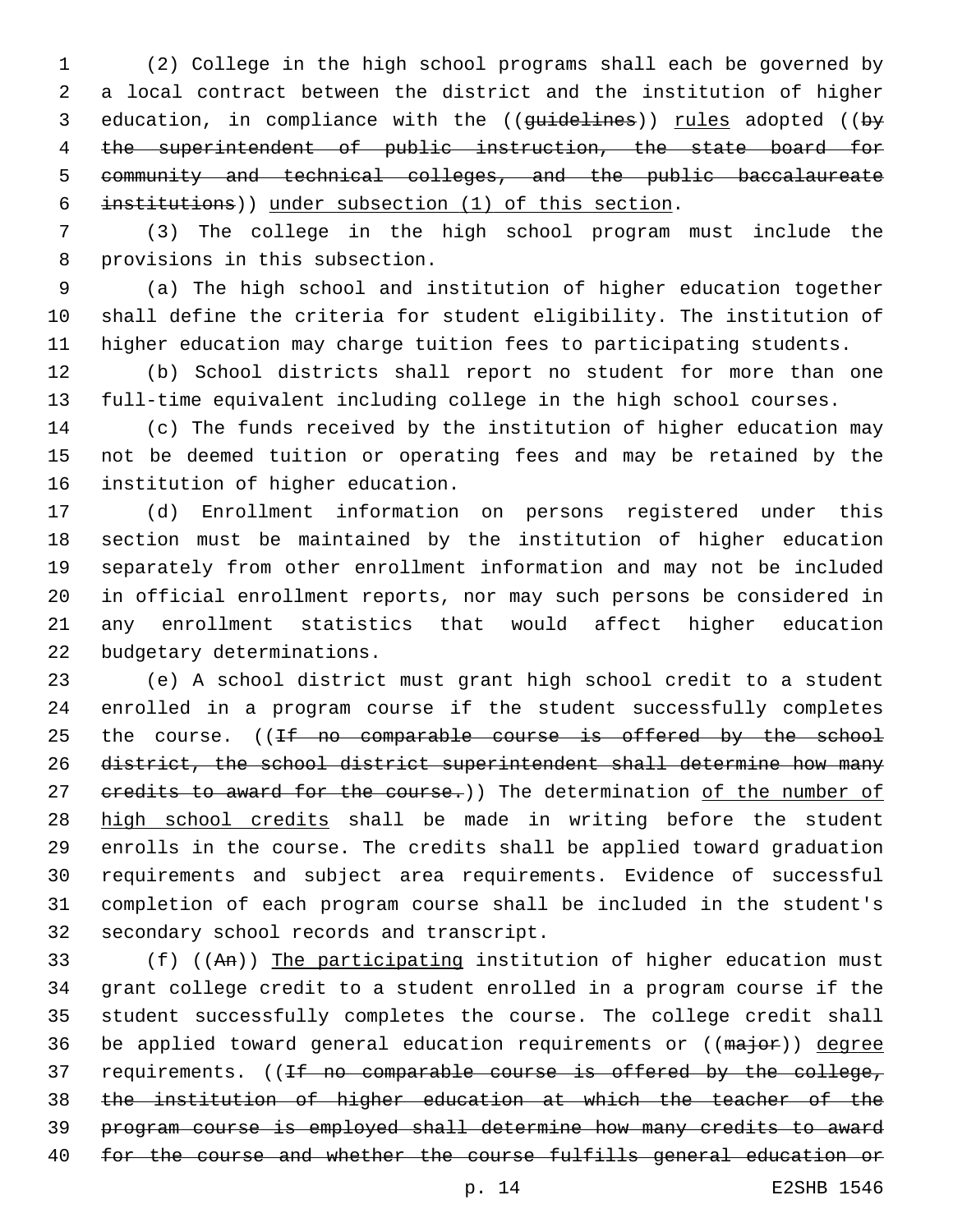1 major requirements.)) Evidence of successful completion of each program course must be included in the student's college transcript.

 (g) Tenth, eleventh, and twelfth grade students or students who have not yet received a high school diploma or its equivalent and are 5 eligible to be in the tenth, eleventh, or twelfth grades may participate in the college in the high school program.

 (h) Participating school districts must provide general information about the college in the high school program to all 9 students in grades ((ten, eleven, and)) eight through twelve and to 10 the parents and guardians of those students.

 (i) Full-time and part-time faculty at institutions of higher education, including adjunct faculty, are eligible to teach program 13 courses.

 (4) The definitions in this subsection apply throughout this 15 section.

 (a) "Institution of higher education" has the meaning in RCW 28B.10.016 and also includes a public tribal college located in Washington and accredited by the Northwest commission on colleges and universities or another accrediting association recognized by the 20 United States department of education.

 (b) "Program course" means a college course offered in a high school under the college in the high school program.

 **Sec. 10.** RCW 28A.600.310 and 2012 c 229 s 702 are each amended 24 to read as follows:

 (1) Eleventh and twelfth grade students or students who have not yet received the credits required for the award of a high school diploma and are eligible to be in the eleventh or twelfth grades may apply to a participating institution of higher education to enroll in courses or programs offered by the institution of higher education. A student receiving home-based instruction enrolling in a public high school for the sole purpose of participating in courses or programs offered by institutions of higher education shall not be counted by the school district in any required state or federal accountability reporting if the student's parents or guardians filed a declaration of intent to provide home-based instruction and the student received home-based instruction during the school year before the school year in which the student intends to participate in courses or programs offered by the institution of higher education. Students receiving home-based instruction under chapter 28A.200 RCW and students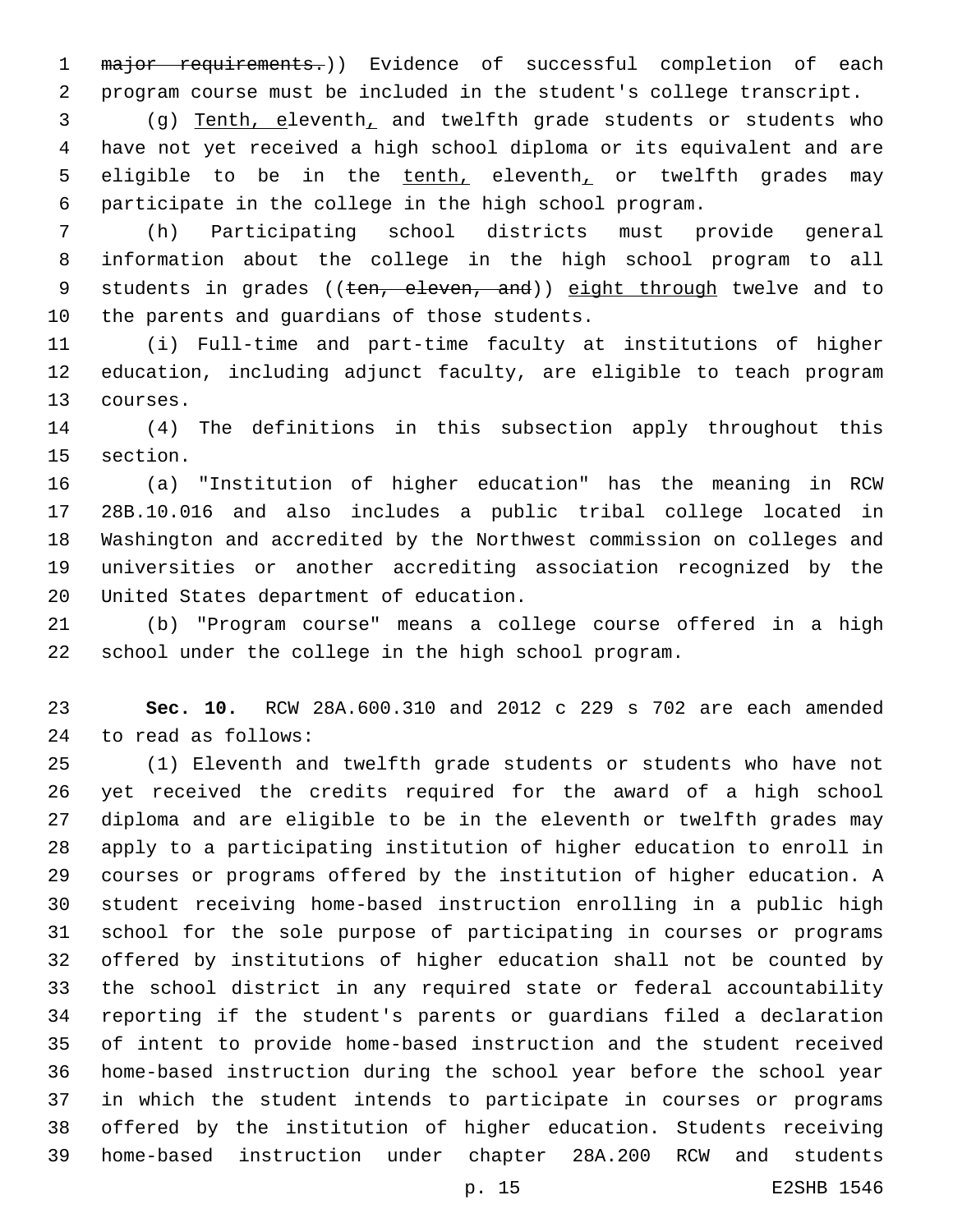attending private schools approved under chapter 28A.195 RCW shall not be required to meet the student learning goals, obtain a certificate of academic achievement or a certificate of individual achievement to graduate from high school, or to master the essential academic learning requirements. However, students are eligible to enroll in courses or programs in participating universities only if the board of directors of the student's school district has decided to participate in the program. Participating institutions of higher education, in consultation with school districts, may establish admission standards for these students. If the institution of higher education accepts a secondary school pupil for enrollment under this section, the institution of higher education shall send written notice to the pupil and the pupil's school district within ten days of acceptance. The notice shall indicate the course and hours of 15 enrollment for that pupil.

 (2)(a) In lieu of tuition and fees, as defined in RCW 28B.15.020 17 and 28B.15.041:

 (i) Running start students shall pay to the community or technical college all other mandatory fees as established by each community or technical college and, in addition, the state board for community and technical colleges may authorize a fee of up to ten percent of tuition and fees as defined in RCW 28B.15.020 and 23 28B.15.041; and

 (ii) All other institutions of higher education operating a running start program may charge running start students a fee of up to ten percent of tuition and fees as defined in RCW 28B.15.020 and 27 28B.15.041 in addition to technology fees.

 (b) The fees charged under this subsection (2) shall be prorated 29 based on credit load.

 (c) Students may pay fees under this subsection with advanced college tuition payment program tuition units at a rate set by the advanced college tuition payment program governing body under chapter 28B.95 RCW.

 (3)(a) The institutions of higher education must make available fee waivers for low-income running start students. Each institution must establish a written policy for the determination of low-income students before offering the fee waiver. A student shall be considered low income and eligible for a fee waiver upon proof that the student is currently qualified to receive free or reduced-price lunch. Acceptable documentation of low-income status may also

p. 16 E2SHB 1546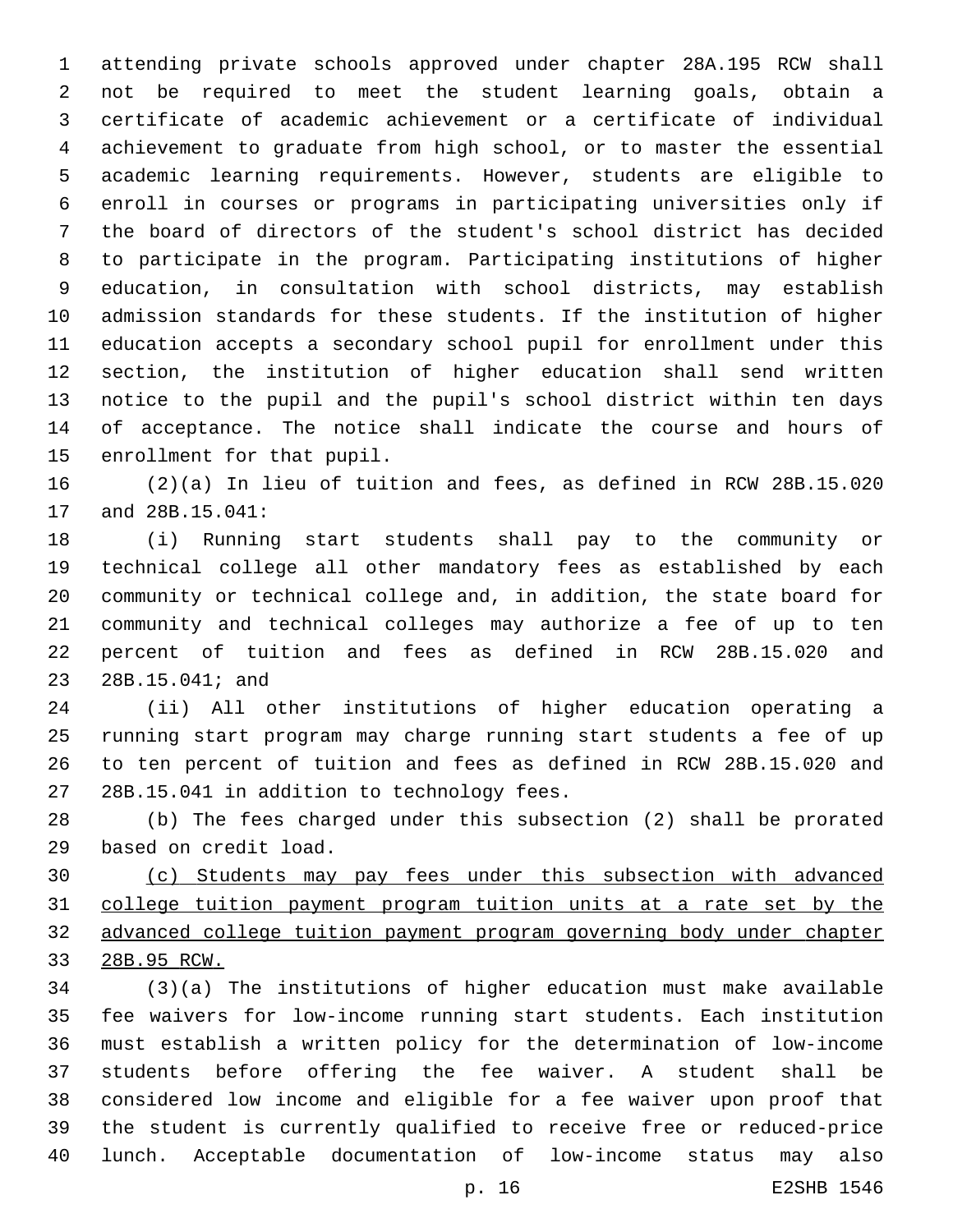include, but is not limited to, documentation that a student has been deemed eligible for free or reduced-price lunches in the last five years, or other criteria established in the institution's policy.

 (b) Institutions of higher education, in collaboration with relevant student associations, shall aim to have students who can benefit from fee waivers take advantage of these waivers. Institutions shall make every effort to communicate to students and their families the benefits of the waivers and provide assistance to students and their families on how to apply. Information about waivers shall, to the greatest extent possible, be incorporated into financial aid counseling, admission information, and individual billing statements. Institutions also shall, to the greatest extent possible, use all means of communication, including but not limited to web sites, online catalogues, admission and registration forms, mass email messaging, social media, and outside marketing to ensure that information about waivers is visible, compelling, and reaches the maximum number of students and families that can benefit.

 (4) The pupil's school district shall transmit to the institution of higher education an amount per each full-time equivalent college student at statewide uniform rates for vocational and nonvocational students. The superintendent of public instruction shall separately calculate and allocate moneys appropriated for basic education under RCW 28A.150.260 to school districts for purposes of making such payments and for granting school districts seven percent thereof to offset program related costs. The calculations and allocations shall be based upon the estimated statewide annual average per full-time equivalent high school student allocations under RCW 28A.150.260, excluding small high school enhancements, and applicable rules adopted under chapter 34.05 RCW. The superintendent of public instruction, participating institutions of higher education, and the state board for community and technical colleges shall consult on the calculation and distribution of the funds. The funds received by the institution of higher education from the school district shall not be deemed tuition or operating fees and may be retained by the institution of higher education. A student enrolled under this subsection shall be counted for the purpose of meeting enrollment targets in accordance with terms and conditions specified in the 38 omnibus appropriations act.

 (((5) The state board for community and technical colleges, in collaboration with the other institutions of higher education that